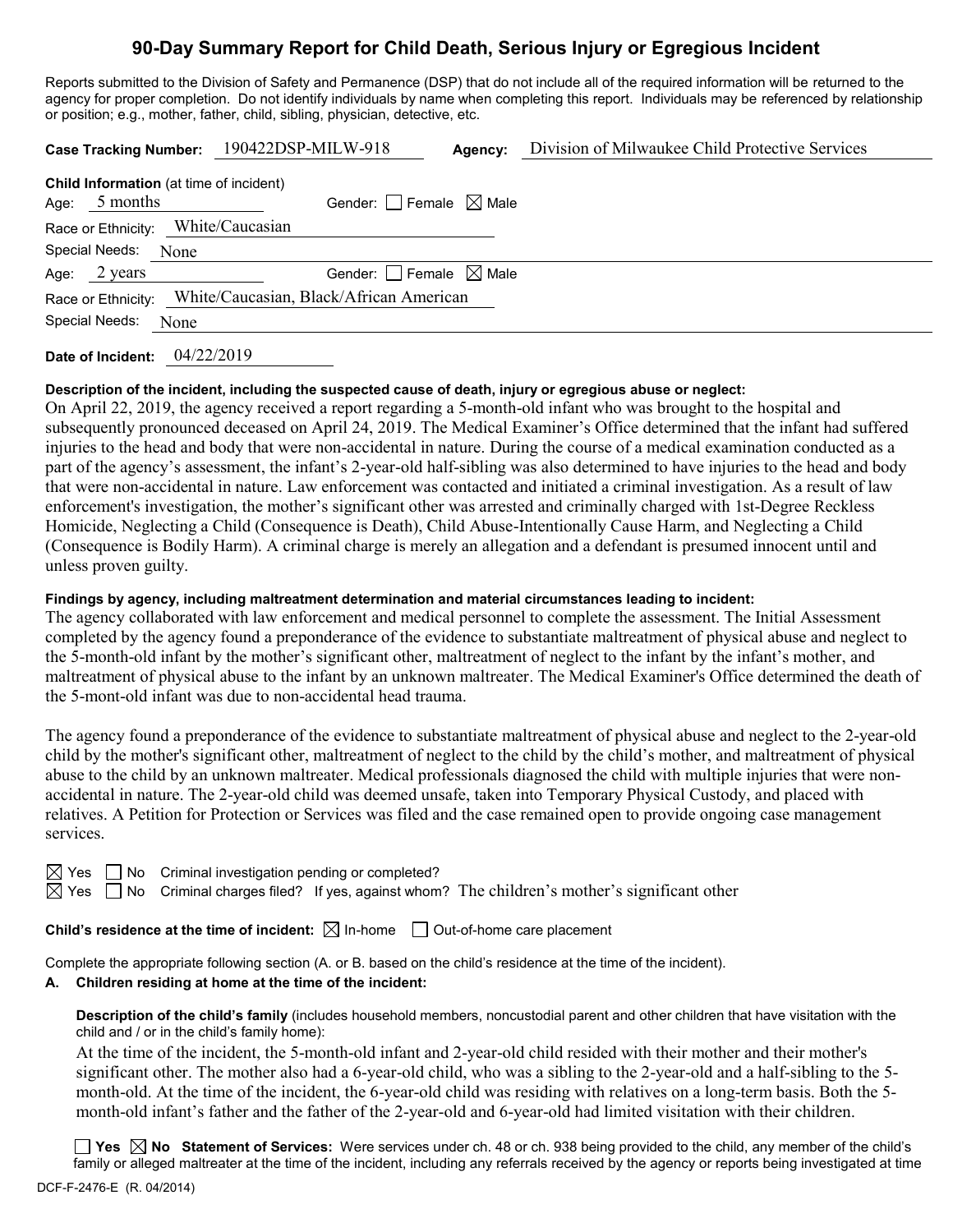#### of incident?

**If "Yes", briefly describe the type of services, date(s) of last contact between agency and recipient(s) of those services, and the person(s) receiving those services:**

N/A

**Summary of all involvement in services as adults under ch. 48 or ch. 938 by child's parents or alleged maltreater in the previous five years:** (Does not include the current incident.) The following history is related to the children's mother: None

The following history is related to the 5-month-old infant's father: None

The following history is related to the father of the 2-year-old and 6-year-old: None

The following history is applicable to the children's mother's significant other, who was residing in the home at the time of the incident:

On December 30, 2018, the agency screened-in a CPS Report alleging physical abuse to two non-relative children by the mother's significant other. An assessment was completed by the agency and the allegations of physical abuse were unsubstantiated. The case was closed upon completion of the Initial Assessment.

On September 10, 2018, the agency screened-in a CPS Report alleging neglect to two non-relative children by the mother's significant other. An assessment was completed by the agency and the allegations of neglect were unsubstantiated. The case was closed upon completion of the Initial Assessment.

**Summary of actions taken by the agency under ch. 48, including any investigation of a report or referrals to services involving the child, any member of the child's family living in this household and the child's parents and alleged maltreater.** (Does not include the current incident.)

(Note: Screened out reports listed in this section may include only the date of the report, screening decision, and if a referral to services occurred at Access. Reports that do not constitute a reasonable suspicion of maltreatment or a reason to believe that the child is threatened with harm are not required to be screened in for an Initial Assessment, and no further action is required by the agency.)

The following history is related to the children's mother: None

The following history is related to the 5-month-old infant's father: None

The following history is related to the father of the 2-year-old and 6-year-old: None

The following history is applicable to the children's mother's significant other, who was residing in the home at the time of the incident:

On December 30, 2018, the agency screened-in a CPS Report alleging physical abuse to two non-relative children by the mother's significant other. An assessment was completed by the agency and the allegations of physical abuse were unsubstantiated. The case was closed upon completion of the Initial Assessment.

On September 10, 2018, the agency screened-in a CPS Report alleging neglect to two non-relative children by the mother's significant other. An assessment was completed by the agency and the allegations of neglect were unsubstantiated. The case was closed upon completion of the Initial Assessment.

#### **Summary of any investigation involving the child, any member of the child's family and alleged maltreater conducted under ch. 48 and any services provided to the child and child's family since the date of the incident:**

The agency collaborated with law enforcement and medical personnel to complete the assessment. The Initial Assessment completed by the agency found a preponderance of the evidence to substantiate maltreatment of physical abuse and neglect to the 5-month-old infant by the mother's significant other, maltreatment of neglect to the infant by the infant's mother, and maltreatment of physical abuse to the infant by an unknown maltreater. The Medical Examiner's Office determined the death of the 5-mont-old infant was due to non-accidental head trauma.